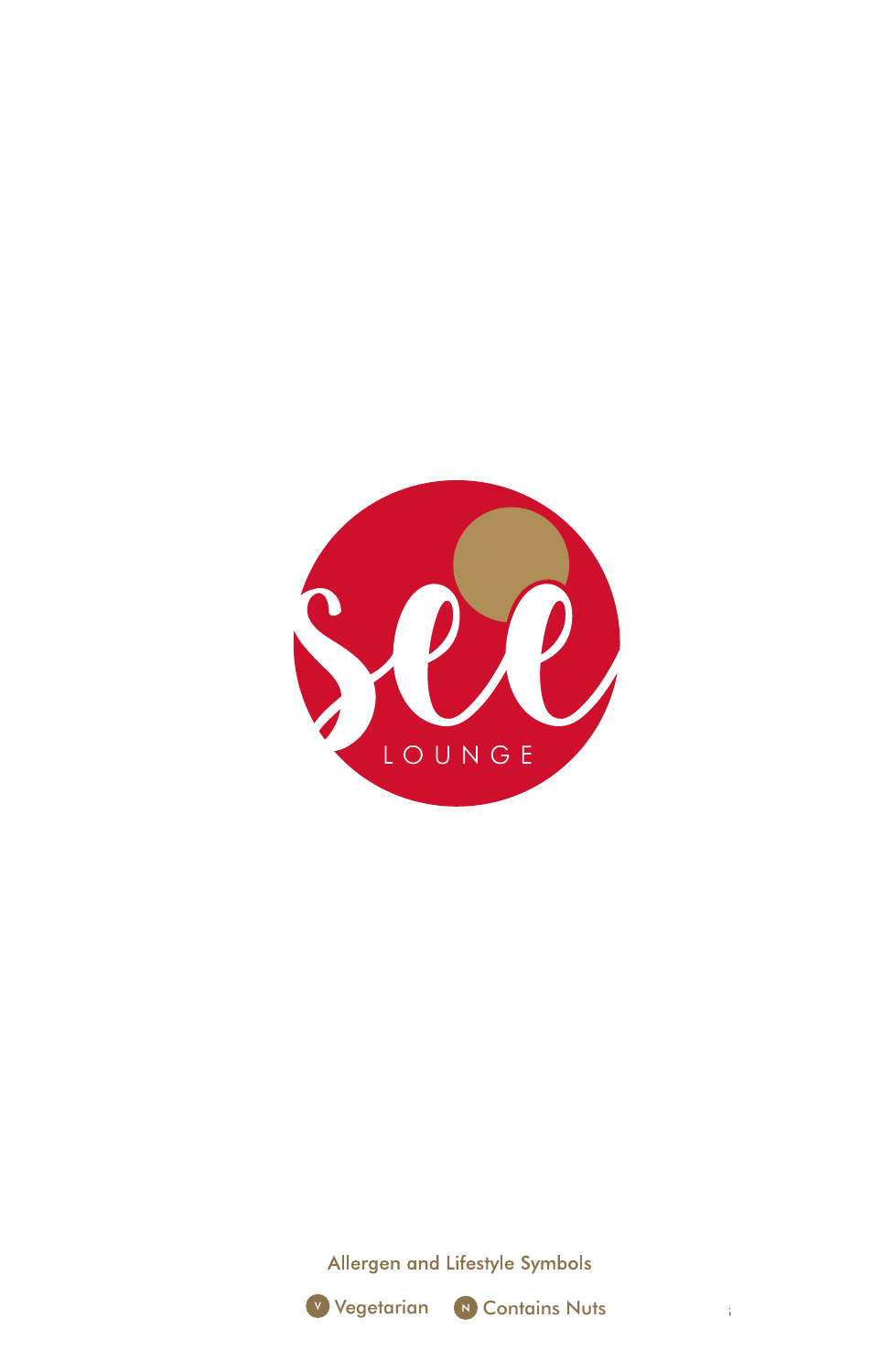

# SNACKS

### CRUMB FRIED PRAWNS Sweet Chili Dip, Mini Mixed Salad 1,850

ROASTED CASHEW <sup>O</sup> Chili Garlic & Fried Curry Leaves 1,800

MIXED SEAFOOD KEBAB Cajun Potato Wedges, BBQ Sauce 1,650

TURKEY SPRING ROLLS Homemade Sweet & Sour Dip 1,650

HOT BATTER CALAMARI Oyster Curry Leaf Sauce, Crispy Onion 1,500

> FRIED SEAFOOD WONGTON Onion Dip Sauce, Homemade Spicy Chili Sauce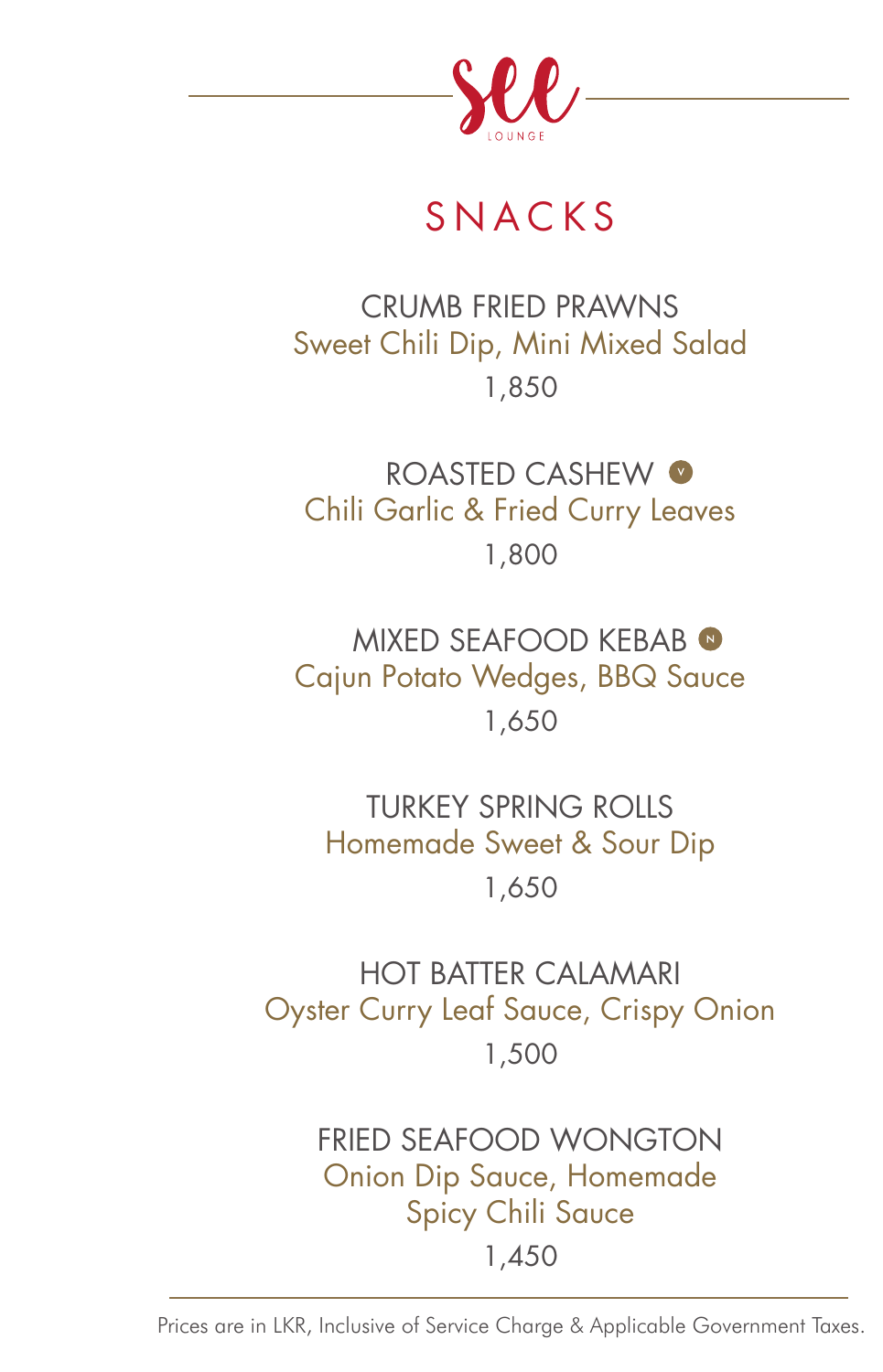

# FRIED CHILI BEEF BRUSCHETTA Cheese & Chili Dip

# 1,250

### ASSORTED CHIPS PLATTER French Fries, Potato Wedges, Chunky Chips @ 1,100

### PEANUT & CHILL CRUST GRILLED BARAMUNDI Garlic Spicy Cilantro Sauce 1,000

#### FRIED CORN CHICKEN STRIPS Chili Garlic Sauce 950

## SAVOURY CHEESE TOAST Onion,Bellpepper,Chili & Cheese Spread on Toast,Mini Mixed Salad

850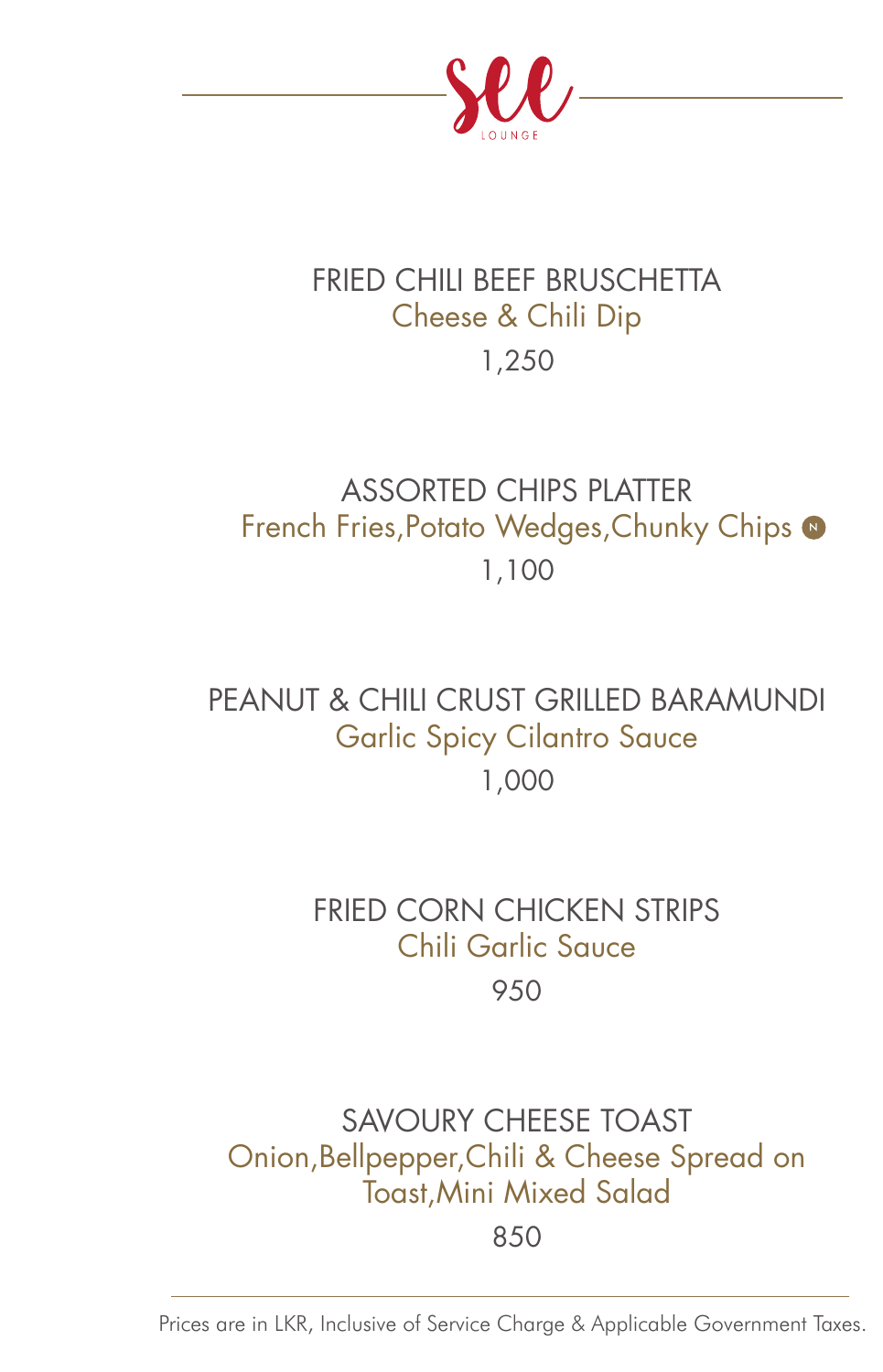

## BURGERS,QUESADELLA & SANDWICH

PRIME BEEF BURGER Fried Egg,Crispy Bacon(Chicken/Pork),Grilled Onion,Mustard,Cos Lettuce,Maize Corn Bread 2,700

CHICKEN QUESADELLA Cadjun Marinated Chicken, Cheese,Tomato,Onion,Corriander, Sour Cream,Tomato Salsa,Guacamole 1,500

FRIED CHICEKN BURGER Fried Egg,Crispy Bacon(Chicken/Pork), Grilled Onion,Honey Mustard,Cos Lettuce, Maize Corn Bread

1,400

#### HAM & CHEESE SANDWICH Chicken Ham,Cheese With White Bread 950